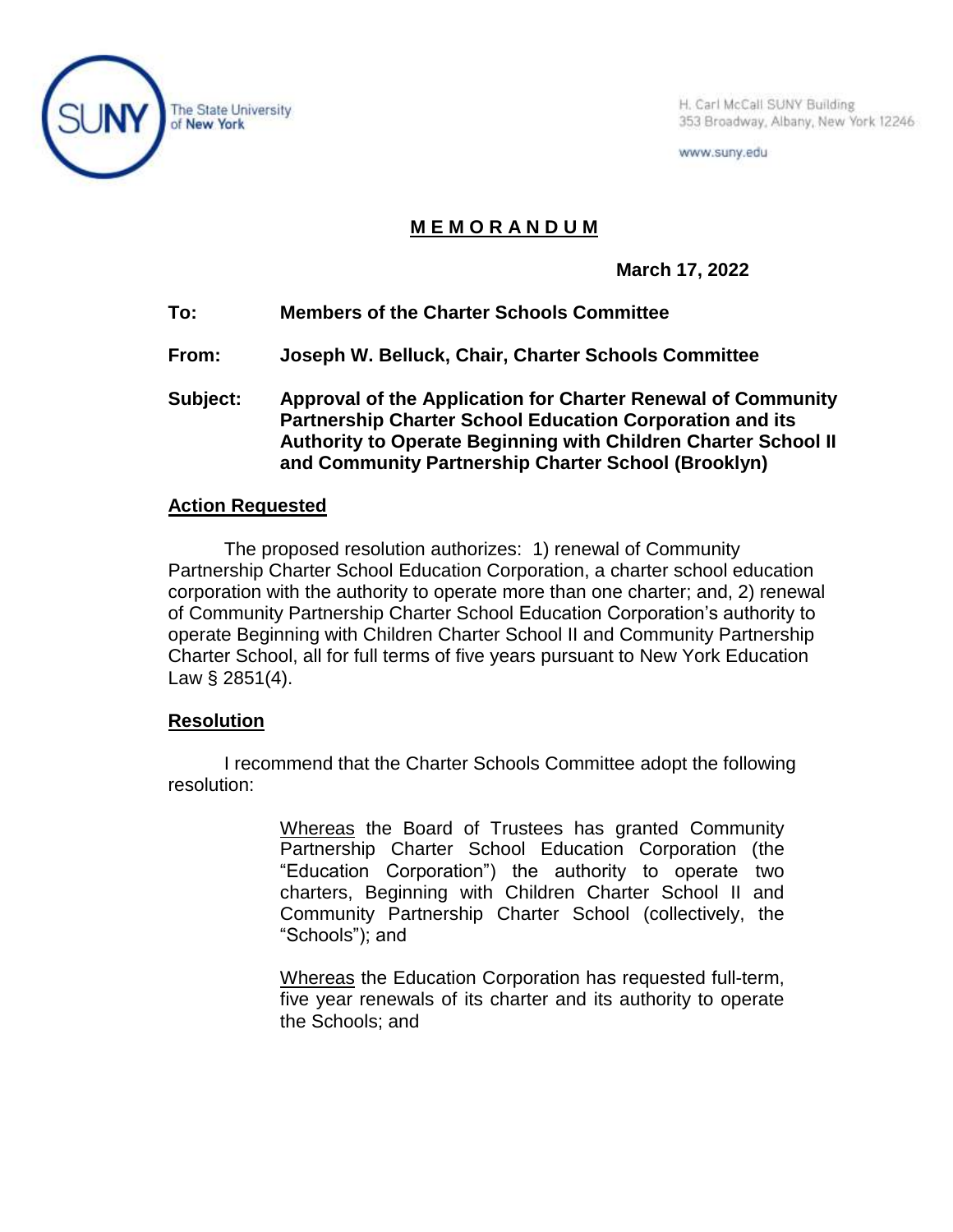Whereas the Charter Schools Committee, acting on behalf of the Board of Trustees, as required by Subdivision 2851(4)(e), has considered, prior to approval of the applications for renewal, the means by which the Schools will meet or exceed the enrollment and retention targets of students with disabilities, English language learners, and students who are eligible applicants for the federal Free and Reduced Price Lunch program as set forth in the applications, which targets were prescribed by the State University of New York Charter Schools Institute (the "Institute") on behalf of the Board of Trustees; now, therefore, be it

Resolved that the Education Corporation's applications for charter renewal and authority to operate each School be, and hereby are, approved for a period of five years; and, be it further

Resolved that: 1) each School, as described in the Education Corporation's application for renewal of authority to operate each School, meets the requirements of the New York Charter Schools Act of 1998 (as amended) and applicable laws, rules, and regulations; 2) the Education Corporation can demonstrate the ability to operate each School in an educationally and fiscally sound manner; and, 3) approval of the application for charter renewal, and each application to renew the authority to operate a School, is likely to improve student learning and achievement and materially further the purposes set out in Education Law § 2850(2); and, be it further

Resolved that the Institute, on behalf of the Board of Trustees, be, and hereby is, directed to: 1) enter into a proposed renewal charter with the Education Corporation in accordance with this resolution, which shall include such assurances and terms as the Institute shall deem necessary and appropriate; and, 2) thereafter, submit the proposed renewal charter to the New York State Board of Regents for review, comment, and potential approval.